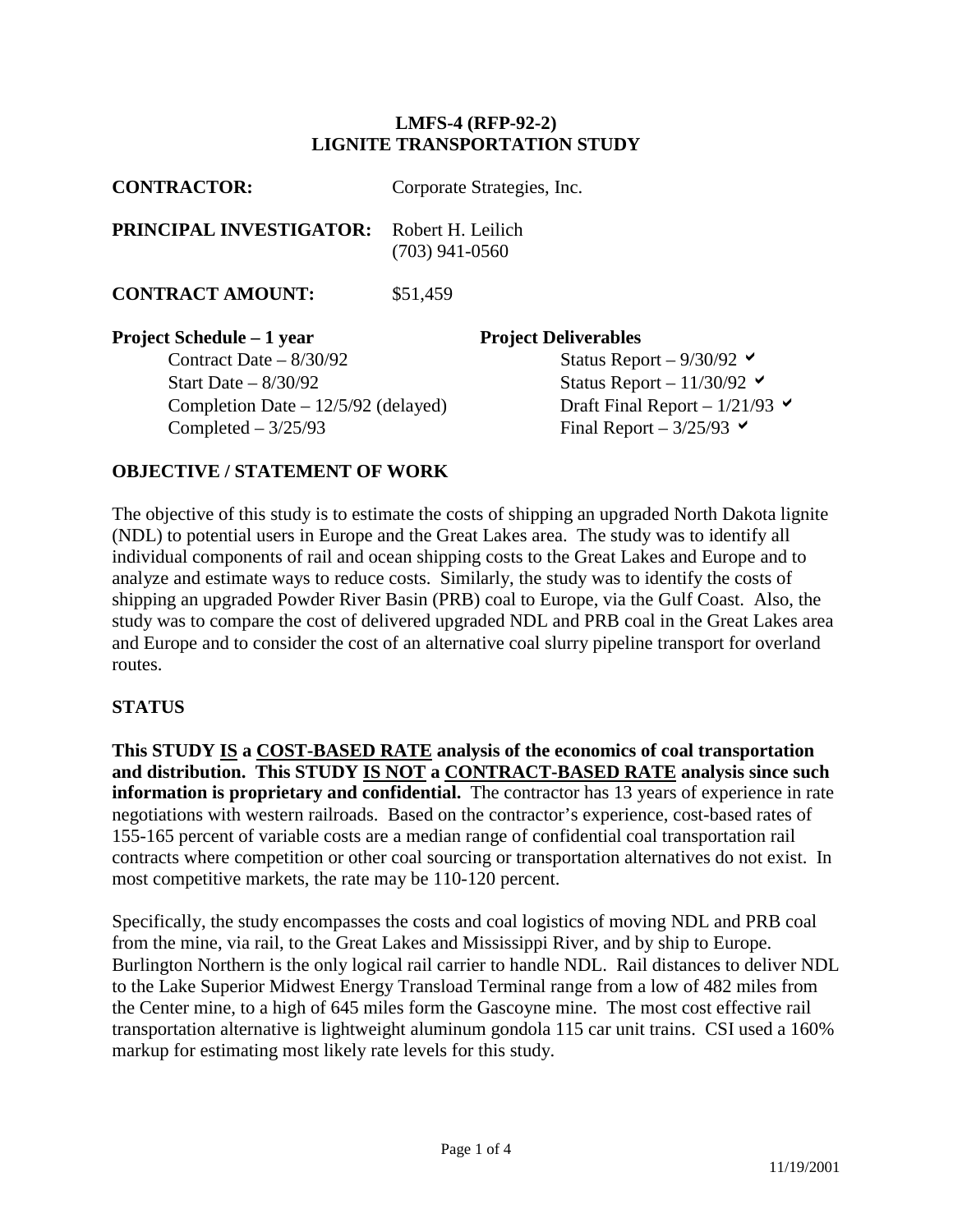Rail transportation costs for eleven sites in North Dakota to the Lake Superior Midwest Energy Terminal in Superior, Wisconsin are summarized as follows:

# RAIL TRANSPORTATION COSTS NDL TO GREAT LAKES 115 Car Unit Trains Lightweight Aluminum Cars Average Tons Per Car = 107.5 All Expenses \$/Car; Costs and Rate \$/Ton Third Quarter 1992 Level

| Mine/Area   | One-Way | Expense  | Other           | Total   | Effective         |
|-------------|---------|----------|-----------------|---------|-------------------|
| Origin      | Miles   | F(miles) | <b>Expenses</b> | Costs   | Rate <sup>1</sup> |
|             |         |          | 160% - Base     |         |                   |
|             |         |          |                 |         |                   |
| Center      | 482.0   | \$303.80 | \$68.51         | \$3,463 | \$5,159           |
| Glenharold  | 508.0   | \$318.42 | \$72.11         | \$3,633 | \$5,410           |
| Freedom     | 530.8   | \$331.45 | \$75.32         | \$3,784 | \$5,634           |
| Beulah      | 533.0   | \$332.71 | \$75.64         | \$3,799 | \$5,655           |
| Indian Head | 537.4   | \$335.22 | \$76.25         | \$3,828 | \$5,699           |
| Royal Oak   | 559.5   | \$347.85 | \$79.37         | \$3,974 | \$5,915           |
| Lignite     | 573.4   | \$355.79 | \$81.32         | \$4,066 | \$6,052           |
| Sheep Creek | 609.2   | \$376.24 | \$86.35         | \$4,303 | \$6,403           |
| Grenora     | 637.6   | \$392.47 | \$90.36         | \$4,491 | \$6,682           |
| Gascoyne    | 648.5   | \$398.70 | \$91.90         | \$4,564 | \$6,789           |
| Falkirk     | 659.6   | \$424.93 | \$95.87         | \$4,845 | \$6,898           |



<sup>&</sup>lt;sup>1</sup> Regression based equation used to determine the effective rate

Effective Rate = [(\$28.18 - \$.571 \* Miles) \* Markup % + \$.59 - \$.141 \* Miles]/Tons Per Load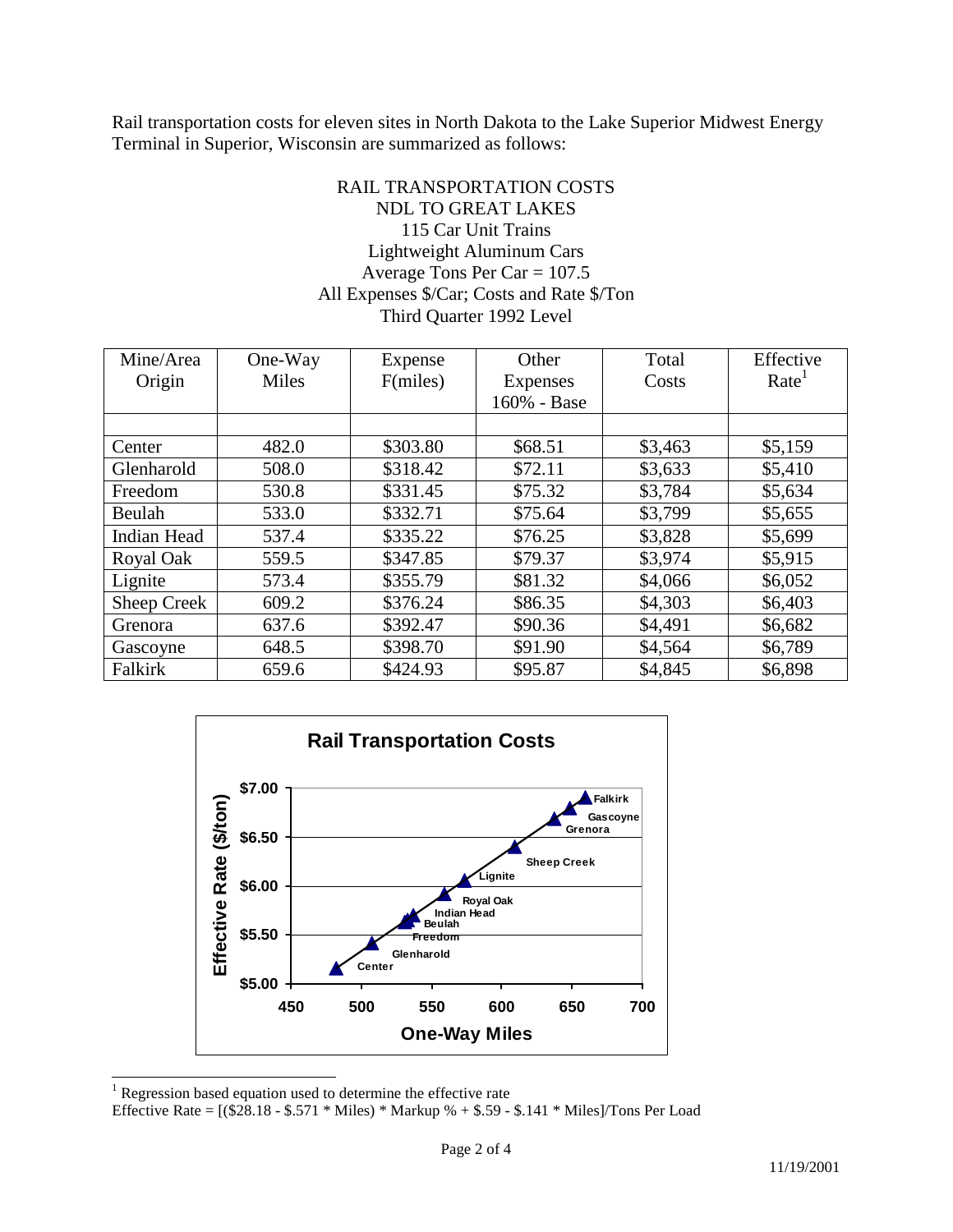Rail transportation costs were projected from two mines in the northern area of the PRB to the Great Lakes and from three mines in the southern PRB to the Mississippi River. The PRB data is compared to the low and high values for NDL to the Great Lakes in the following table.

| Mine/Area Origin                  | One-Way<br><b>Miles</b> | <b>Effective Rate</b><br>$(160% - Base)$<br>$\sqrt{\pi}$ on |
|-----------------------------------|-------------------------|-------------------------------------------------------------|
|                                   |                         |                                                             |
| <b>NDL</b> to Great Lakes         |                         |                                                             |
| Center                            | 482.4                   | \$5.16                                                      |
| <b>Falkirk Mine</b>               | 659.6                   | \$6.90                                                      |
| Northern PRB to Great Lakes       |                         |                                                             |
| Absaloka Mine                     | 854.5                   | \$9.40                                                      |
| Spring Creek/Decker               | 1046.7                  | \$11.41                                                     |
| Southern PRB to Mississippi River |                         |                                                             |
| Reno, WY to Peavey Dock           | 969.4                   | \$10.54                                                     |
| Reno, WY to Cora Dock             | 1941.6                  | \$11.21                                                     |
| Reno, WY to Western Terminal      | 1170.2                  | \$12.70                                                     |

The Reno, Wyoming location serves Arco's Black Thunder Mine and Kerr-McGee's Jacob's Ranch Mine. The Black Thunder Mine is the largest open pit mine in North America. The NDL has a \$4 to \$6 per ton advantage over Montana PRB shipment to the Great Lakes. These values are effective transportation rates and should not be interpreted as negotiated delivered coal costs. Based on many factors, negotiated rates can be higher or lower than the above estimates.

The delivered cost of upgraded coal from the southern PRB, northern PRB and NDL at Rotterdam, Immingham and Valencia in Europe were projected. Coal costs and upgrading costs for this study are summarized in the following table.

|                                    | Southern PRB |        | Northern PRB |        | NDL    |       |
|------------------------------------|--------------|--------|--------------|--------|--------|-------|
|                                    | Low          | High   | Low          | High   | Low    | High  |
|                                    |              |        |              |        |        |       |
| FOB Mine (\$/Ton)                  | 4.00         | 5.50   | 6.50         | 7.50   | 6.00   | 7.50  |
|                                    |              |        |              |        |        |       |
| Upgrading $(\frac{5}{\text{Top}})$ | 10.00        | 14.00  | 10.00        | 14.00  | 10.00  | 14.00 |
|                                    |              |        |              |        |        |       |
| <b>HHV</b><br>(Btu/lb)             | 10,500       | 11,000 | 10,500       | 11,000 | 10,500 | 1,000 |

Coal and Energy Factors for Logistics Study